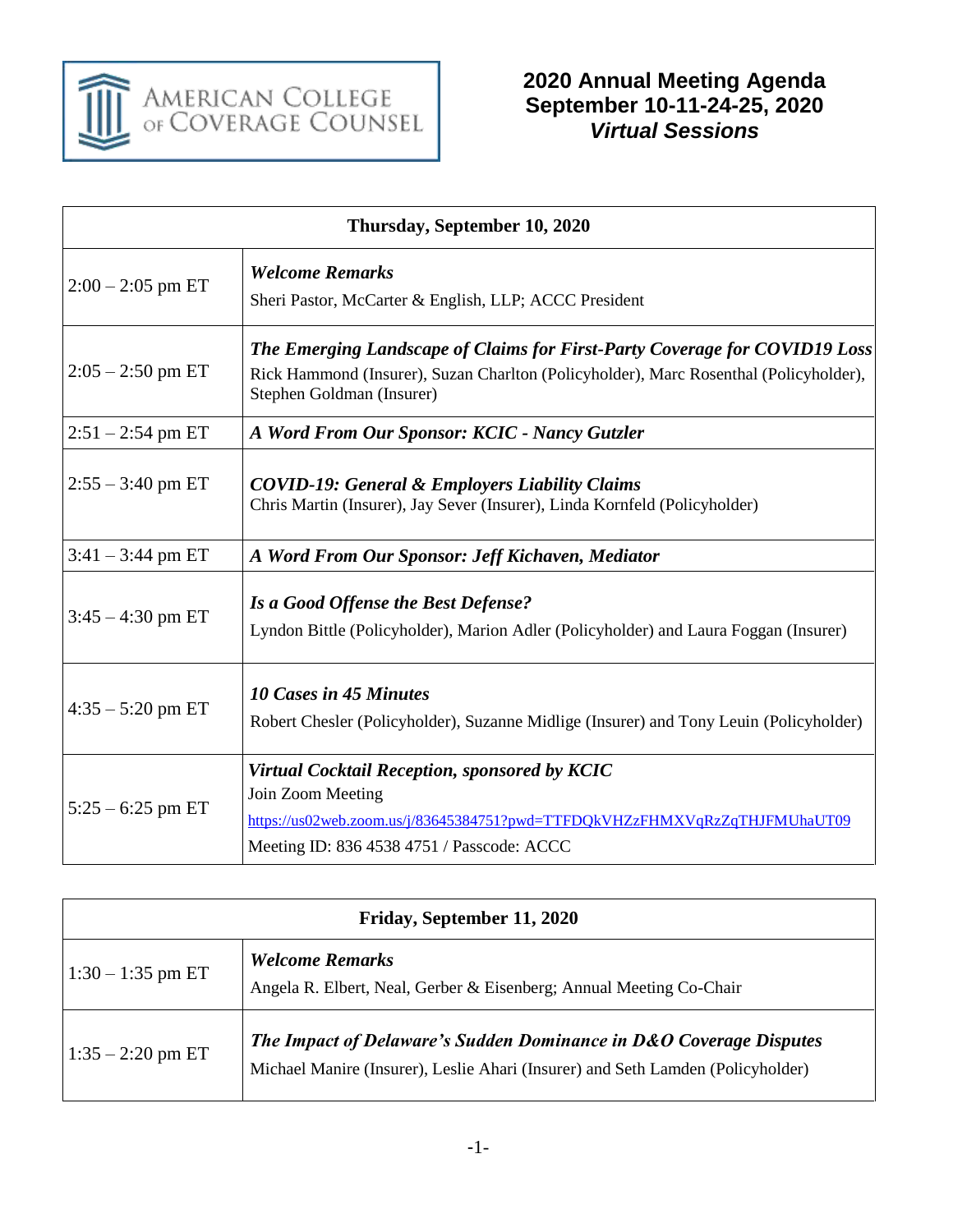| $ 2:21 - 2:24$ pm ET | A Word From Our Sponsor: KCIC - Chris Monahan                                                                                                        |
|----------------------|------------------------------------------------------------------------------------------------------------------------------------------------------|
| $2:25 - 3:05$ pm ET  | Sorting Out the Rules & Responsibilities of Primary and Excess Carriers in the<br>Defense of Bet the Company Litigation                              |
|                      | Michael Huddleston (Policyholder), Ernest Martin (Policyholder), Neil Rambin (Excess<br>Carrier) and Rhonda Tobin (Primary Carrier)                  |
| $3:06 - 3:09$ pm ET  | A Word From Our Sponsor: Jeff Kichaven, Mediator                                                                                                     |
| $3:10-3:50$ pm ET    | <b>Ethical Issues that May Arise in Multi-party Representations</b><br>Tracy Alan Saxe (Moderator), Tim Burns (Policyholder), Laura Hanson (Carrier) |

| Thursday, September 24, 2020 |                                                                                                                 |  |
|------------------------------|-----------------------------------------------------------------------------------------------------------------|--|
| $1:30 - 1:31$ pm ET          | <b>Welcome Remarks</b>                                                                                          |  |
|                              | Robert A. Kole, Choate Hall & Stewart; Annual Meeting Co-Chair                                                  |  |
| $1:32 - 1:34$ pm ET          | A Word From Our Sponsor: KCIC                                                                                   |  |
|                              | <b>Settlement &amp; Assignment Following Breach of the Duty to Defend</b>                                       |  |
| $1:35 - 2:20$ pm ET          | William Ford (Moderator), Wendy Feng (Policyholder), Jean Lawler (Insurer)                                      |  |
|                              | Ellen Van Meir (Insurer)                                                                                        |  |
| $ 2:21 - 2:24$ pm ET         | A Word From Our Sponsor: Jeff Kichaven, Mediator                                                                |  |
| $2:25 - 3:05$ pm ET          | <b>Duty to Defend Bad Faith Issues</b>                                                                          |  |
|                              | Robert Allen (Policyholder), Dan Litchfield (Insurer), Dave Godwin (Insurer) and Linda<br>Dedman (Policyholder) |  |
| $3:05 - 3:10$ pm ET          | <b>Law School Practical Skills Writing Competition Winners Recognition</b>                                      |  |
| $3:15 - 4:15$ pm ET          | Virtual Social Hour, Sponsored by KCIC                                                                          |  |

| Friday, September 25, 2020 |                                                                                                                                                                                                                                                       |
|----------------------------|-------------------------------------------------------------------------------------------------------------------------------------------------------------------------------------------------------------------------------------------------------|
| $1:30 - 1:35$ pm ET        | <b>Welcome Remarks</b>                                                                                                                                                                                                                                |
|                            | Sheri Pastor, McCarter & English, LLP; ACCC President                                                                                                                                                                                                 |
| $1:35 - 2:20$ pm ET        | <b>First-Party Insurance Disputes, Alternative Dispute Resolution Mechanism and</b><br><b>Issues with Umpires and Appraisers</b><br>Mark Boyle (Policyholder), Christine Haskett (Policyholder), Melissa Sims (Insurer) and<br>Wayne Taylor (Insurer) |